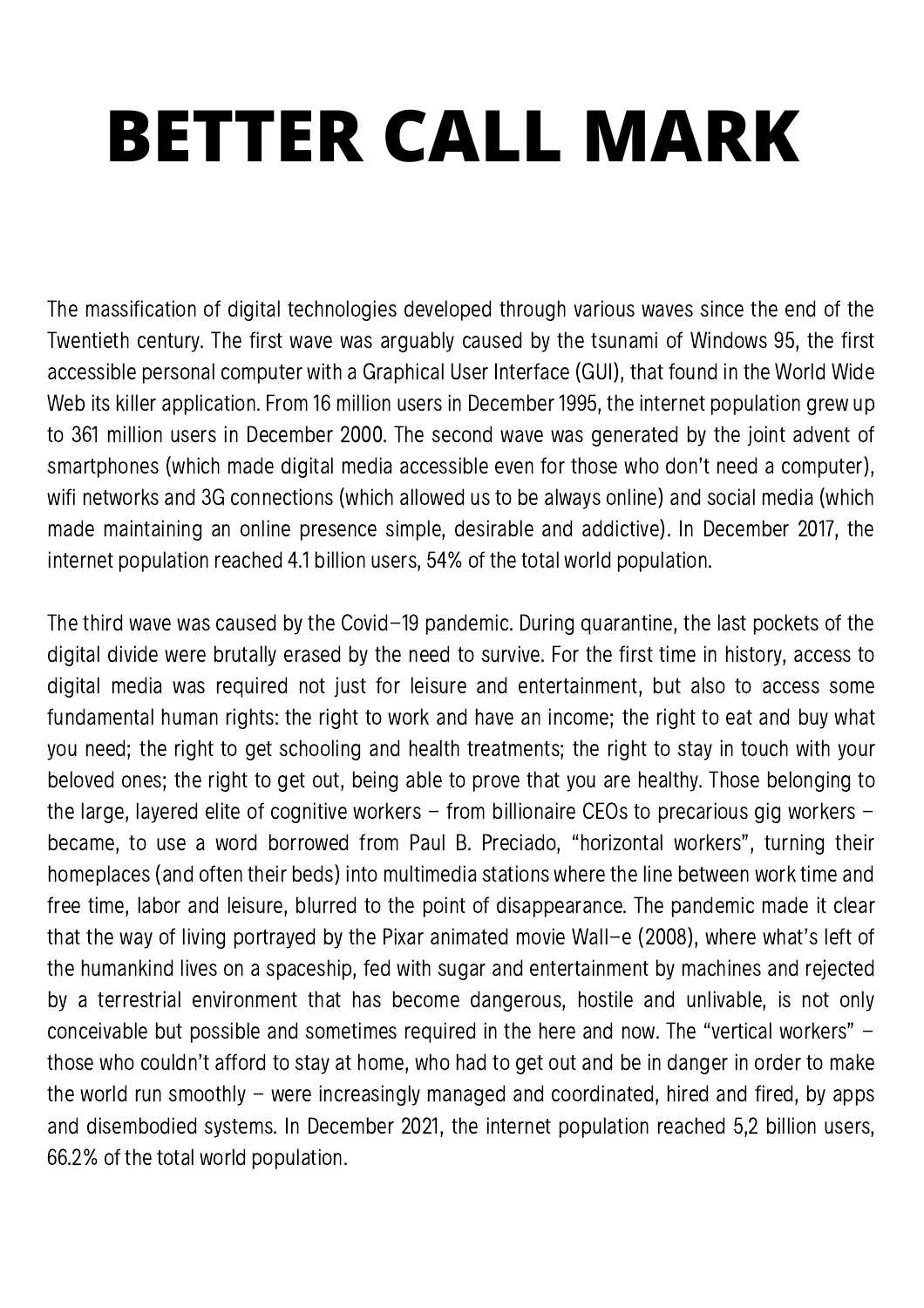According to Silvio Lorusso and Geert Lovink, with the pandemic, we entered the time of "online defaults". Every aspect of social life that happened outside of our comforting domestic walls had to get digital, or die: online meetings, online parties, online viewing rooms, online concerts, online festivals, online fairs... "And yet  $-$  they go on writing  $-$  we feel the paucity of this networked double of social life. To be sure, the online is no less real than the offline. And yet, they are not mutually exclusive, they aren't meant to fully replace one another. More importantly, the conversion from one to the other is not lossless."

The latest wave of digital massification came with recurring waves of digital unease. There are many reasons for this, the most simple one is: we had no choice. There was no alternative. The second one is more subtle, but in plain sight as well: there was no alternative to the internet as it is. We couldn't but get more trapped in that very same set of tools and solutions that the "big tech" were offering us for free (but with a cost), and that along the previous decade we learned to understand as a panopticon of massive surveillance, data mining and user exploitation. The lockdown came "with a software lock-in", that made some of the most powerful companies in the world even more powerful, and that locked us in a Matrioska-style prison: in the shrinking cubicles of our homes, within the porous membrane of our social bubble, within the inescapable, world wide cage of networked global surveillance. We desperately needed a way out.

Enter web3 and the metaverse. When, in March 2021, a .jpg file by an author unknown to the art world was sold at auction by Christie's for 69 million dollars, the event was mostly perceived as a revolution for the art world: new artists, new collectors, a new economy for digital works, a new infrastructure capable to disintermediate the art market and bypass its "gatekeepers". One year later, we can better understand it as the opening fireworks of a spectacular marketing campaign for a new vision of the Web. This "new" vision wasn't shaped in 2021, but by the cypherpunks that, in the Eighties and Nineties, developed the ethos and tools of current cryptography, and that in 2008, under the pseudonym of Satoshi Nakamoto, designed the blockchain, the technology now heralded as the foundations of the new Web: a platform described as decentralized and secure, where everybody can be the owner of their own data and digital goods, and where power is not centralized in the hands of a few giant companies, but distributed among a number of subjects, whose governance is, in turn, distributed among users. The campaign went on in the following months, with the endorsement of such testimonials as the inventor of the World Wide Web, Sir Tim Berners-Lee; of the disruptor of the current panopticon, activist, whistleblower and former computer intelligence consultant Edward Snowden; and of many others, including His Holiness the Pope. It shaped a narrative based on the continuity of the new web3 with the utopian Web of